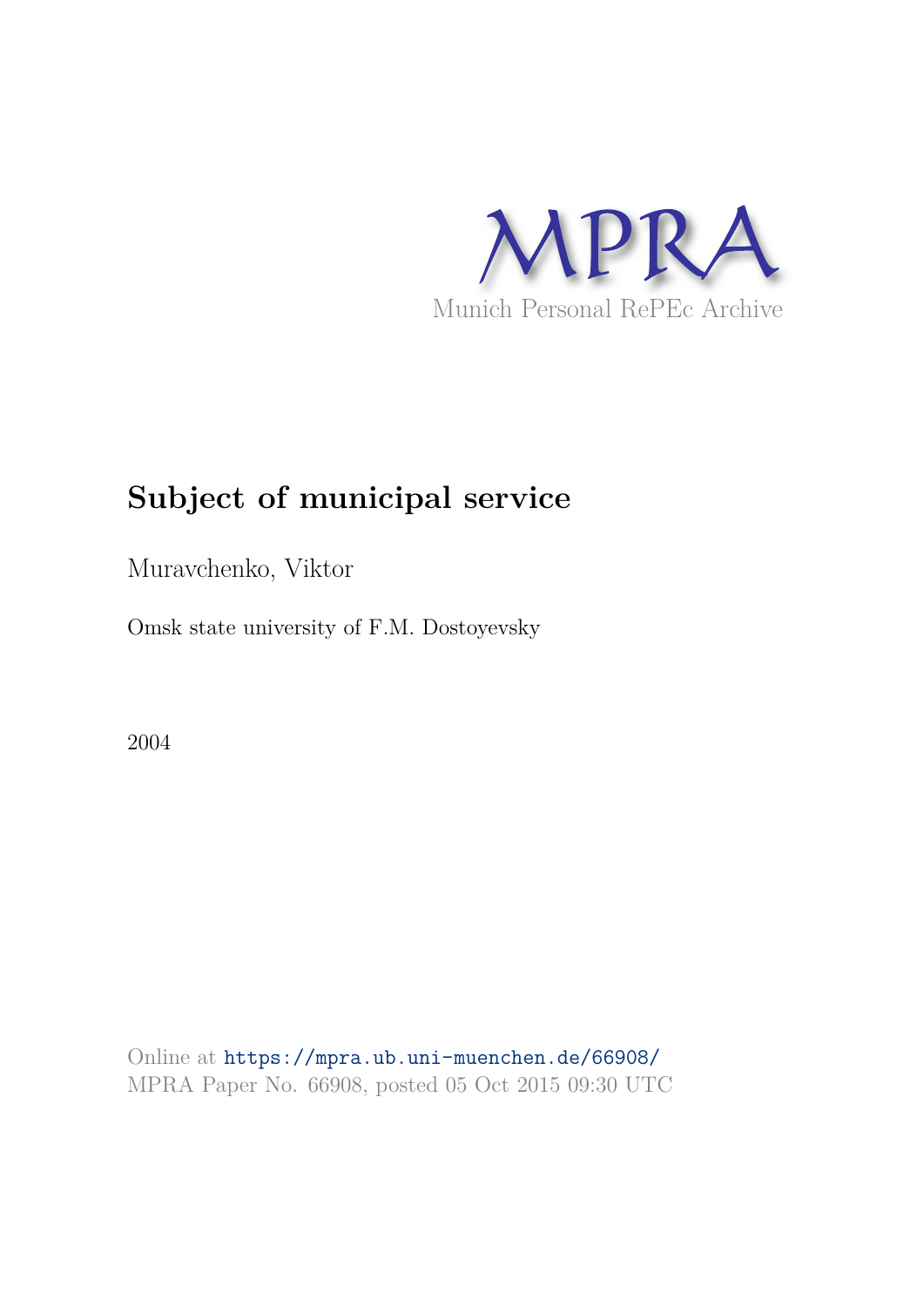## ПРЕДМЕТ МУНИЦИПАЛЬНОЙ СЛУЖБЫ

Муравченко В.Б Омский государственный университета им. Ф.М. Достоевского

## **SUBJECT OF MUNICIPAL SERVICE**

*Muravchenko V.B. Omsk state university of F.M. Dostoyevsky* 

Аннотация: В статье рассматривается муниципальная служба как особый правовой институт, нормы которого регулируют определенную разновидность общественных отношений, возникающих в процессе поступления на муниципальную службу, ее прохождения и прекращения.

Ключевые сл  $c$ лова: мунишипальная *,* мунишипальная лжность, муниципальный служащий, профессиональная деятельность, правовые нормы, признаки муниципальной службы.

*Abstract:* In article the municipal service as osokby legal institute which norms regulate a certain kind of the public relations arising in the course of revenues to municipal service, its passings and a prekrashchekniya is considered.

*Keywords:* municipal service, municipal position, municipal employee, professional activity, precepts of law, signs of municipal service.

Приступая к исследованию правового регулирования предмета и пределов муниципальной службы, следует подчеркнуть, что в современных условиях становления и развития местного самоуправления в нашей стране как одной из форм публичной власти в государстве возникает необходимость реформирования системы местного самоуправления и соответствующей организации муниципальной службы.

Действующая Конституция РФ 1993 г разграничивает государственную и муниципальную службу. Федеральный закон от 31 июля 1995 г. "Об основах государственной службы в Российской Федерации" определяет государственную службу как професс иональную деятельность по обес печению исполнения полномочий государственных органов. Под муниципальной службой в соответствии с федеральным законом от 13 апреля 1999 г. "Об основах муниципальной службы в Российской Федерации" понимается профессиональная деятельность, которая осуществляется на постоянной основе, на муниципальной должности, не являющейся выборной". В свою очередь закон определяет муниципальную должность как должность, предусмотренную уставом муниципального образования в соответствии с законом субъекта Российской Федерации, с установленными полномочиями на решение вопросов местного значения и ответственностью за осуществление ЭТИХ полномочий.

Законодательство субъектов Российской Федерации дает различные варианты определения муниципальной службы.

Рассмотрим, как в нормативных документах ряда субъектов Российской Федерации определено понятие муниципальной службы.

Так, закон законодательного собрания Омской области "О муниципальной службе в Омской области" [1] определяет муниципальную службу как профессиональную деятельность, которая осуществляется на постоянной основе, на муниципальной должности муниципальной службы. Полностью копируется федеральный закон.

Новосибирский городской Совет в положении "О муниципальной службе" понимает ее как профессиональную деятельность на постоянной основе, на должностях муниципальной службы по обеспечению полномочий должностных лиц и органов местного самоуправления, упуская при этом существование выборных должностей и не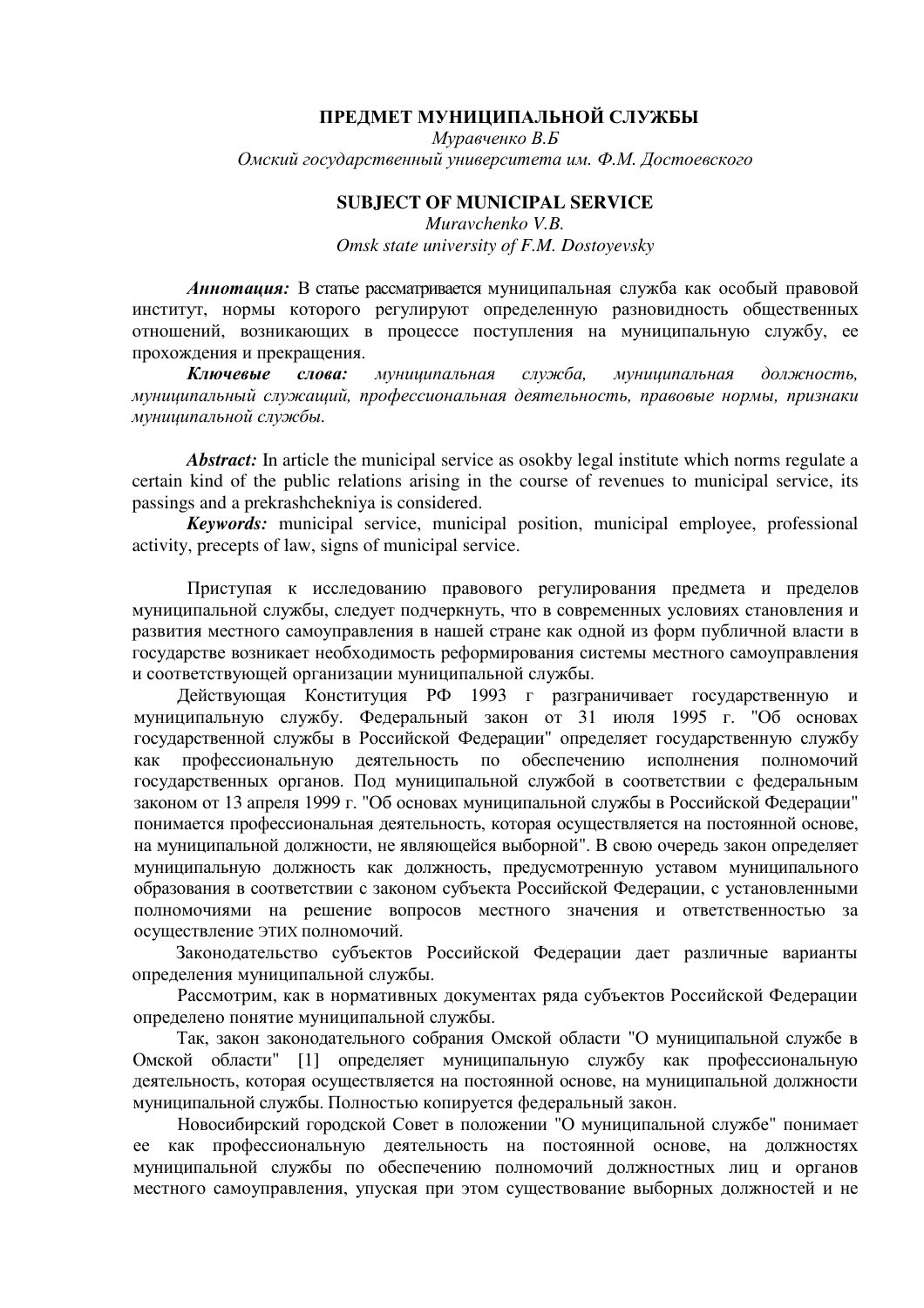раскрывая в данном положении определения муниципальной должности.

В законе Тюменской области "Об основах муниципальной службы в Тюменской области" [2] в статье 1 записано, что муниципальная служба - профессиональная деятельность, осуществляемая на постоянной основе, на муниципальной должности, не являющейся выборной. Исключается при этом существование выборных должностей.

В федеральном законе муниципальная служба ограничивается полномочиями должности, не являющейся выборной. Это противоречие повлияло и на законодательство субъектов Российской Федерации. Так, закон "О муниципальной службе в Алтайском крае" определяет муниципальную службу как профессиональную деятельность на постоянной основе на муниципальной должности, не являющейся выборной, а закон Республики Бурятия - как профессиональную деятельность по обеспечению полномочий органов местного самоуправления [3] (т. е. в соответствии с федеральным законодательством о местном самоуправлении).

Наиболее полное определение дано в законе Московской области: "Муниципальная служба в Московской области - профессиональная деятельность на постоянной основе на должностях муниципальной службы по обеспечению исполнения полномочий органов и должностных лиц местного самоуправления Московской области" [4]. Полагаю, что это наиболее точная формулировка сущности муниципальной службы.

В статье 3 положения "О муниципальной службе в городе Нижнем Новгороде" записано, что муниципальная служба - профессиональная деятельность, которая осуществляется на постоянной основе, на муниципальной должности, не являющейся выборной. Наиболее точное определение дается в положении о муниципальной службе в Перми, гле к муниципальной службе также относится профессиональная леятельность на должностях руководителей муниципальных учреждений и организаций, образуемых в соответствии с уставом Перми, финансируемых из средств местного бюджета и наделенных полномочиями по решению вопросов местного значения.

Муниципальная служба является одним из важным в науке муниципального права понятий, отражающим характерные черты российской муниципальной практики. Данный предмет отличается многоаспектной функционально-направленной деятельностью, сфера действия включает в себя исполнение полномочий органами местного самоуправления.

В правовом аспекте муниципальная служба представляет особый правовой институт, нормы которого регулируют определенную разновидность общественных отношений, возникающих в процессе поступления на муниципальную службу, ее прохождения и прекращения. Главная функция данного правового института состоит "в обеспечении цельного, относительно законченного регулирования в пределах конкретного участка общественных отношений данного вида".

Согласно федеральному закону "Об основах муниципальной службы в Российской Федерации" от 17 декабря 1997 г. с изменениями от 13 апреля 1999 г., "муниципальная служба - это профессиональная деятельность, которая осуществляется на постоянной основе на муниципальной должности, не являющейся выборной". При этом данным законом специально оговаривается, что статус депутата, члена выборного органа местного самоуправления, выборного должностного лица местного самоуправления в нем не устанавливается.

Олнако нельзя говорить о правах муниципальных служащих, при этом упуская депутатов представительного органа местного самоуправления, поскольку от депутатов зависит уровень и качество тех решений, которые призваны выполнять муниципальные служащие.

С нашей точки зрения, наиболее полное обоснование наименования "муниципальная служба" и "муниципальный служащий" предложил Ю.Н. Старилов, который считает, что "эти понятия объединяют всех служащих, занятых исполнением различных функций в органах местного самоуправления, как бы последние ни назывались" [5].

Будучи одной из демократических форм организации местного самоуправления,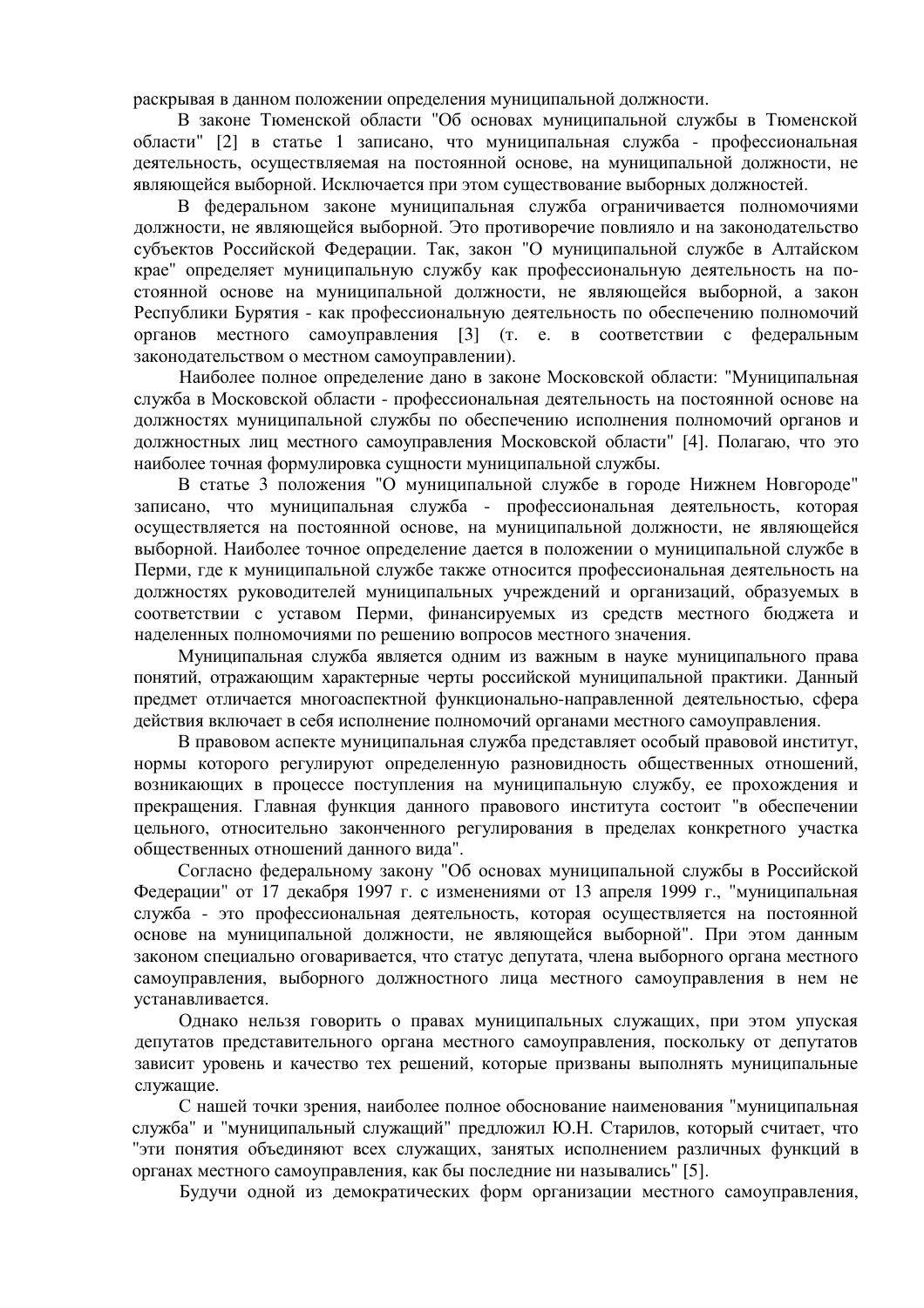муниципальная служба является важнейшим объектом правового регулирования. Поэтому федеральный законодатель выделил в качестве объекта федерального регулирования основы муниципальной службы.

Е.С. Шугрина под муниципальной службой понимает в объективном смысле "совокупность правовых норм, регулирующих общественные отношения, связанные с зачислением на должность, поощрением, прохождением службы, отставкой и т. д. В этом смысле муниципальная служба рассматривается как комплексный правовой институт. В субъективном смысле муниципальная служба - это профессиональная деятельность лиц, занимающих оплачиваемые невыборные должности в органах местного самоуправления и реализующих принадлежащие муниципальному образованию обязанности и права" [6].

Углубленный анализ предмета исследования позволил В.И. Фадееву определить ряд специфических признаков муниципальной службы: во-первых, она учреждается и функционирует в сфере публичной власти, носит публично-правовой характер, во-вторых, специфические задачи, связанные с обеспечением полномочий местного имеет самоуправления, и, наконец, имеет определенную преемственность с государственной службой. Так, стаж работы на муниципальных должностях зачисляется в стаж работы на государственных должностях и наоборот [7].

Муниципальным служащим признается гражданин России, исполняющий в порядке, определенном уставом муниципального образования в соответствии с федеральными законами и законами субъекта федерации, обязанности по муниципальной должности муниципальной службы за денежное вознаграждение, выплачиваемое за счет средств местного бюджета. Лица, не замещающие муниципальные должности муниципальной службы и исполняющие обязанности по техническому обеспечению леятельности органов местного самоуправления, к муниципальным служащим не относятся.

Муниципальные должности муниципальной службы устанавливаются нормативными правовыми актами органов местного самоуправления в соответствии с реестром муниципальных должностей муниципальной службы, утверждаемым законом субъекта федерации. Например, в законе Омской области от 25 июля 2001 г. "О муниципальной службе в Омской области" установлены следующие группы муниципальных должностей: категории "Б" - высшая должность, ведущая должность; категории "В" высшая должность, главная должность, старшая должность, младшая должность. К высшим муниципальным должностям категории "Б" относятся первый заместитель главы муниципального образования, заместитель главы администрации администрации муниципального образования. управляющий (руководитель лелами аппарата) администрации представительного органа муниципального образования; к ведущим должностям - помощник главы муниципального образования, советник (консультант) главы муниципального образования, пресс-секретарь главы муниципального образования, помощник (советник) первого заместителя, заместителя, заместителя председателя представительного органа муниципального образования. К высшим муниципальным должностям категории "В" относятся глава администрации округа (района) в городе, глава администрации поселка, сельсовета, сельского округа, поселения, председатель комитета, директор департамента, к главным - начальник управления, начальник (заведующий) отдела, службы, заместитель главы администрации округа (района) в городе, первый заместитель, заместитель председателя комитета, первый заместитель, заместитель директора департамента, первый заместитель, заместитель начальника управления. К ведущим должностям относятся: заместитель начальника (заведующего) отдела, службы; начальник (завелующий) отдела в составе комитета, департамента, управления; начальник (заведующий) сектора в составе комитета, департамента, управления, отдела; советник (консультант); пресс-секретарь; заместитель главы администрации поселка, сельсовета, сельского округа, поселения; к старшим должностям - помощник, главный специалист, ведущий специалист; заместитель начальника (заведующего) отдела в составе комитета, департамента, управления, отдела, и, наконец, к младшим должностям относятся